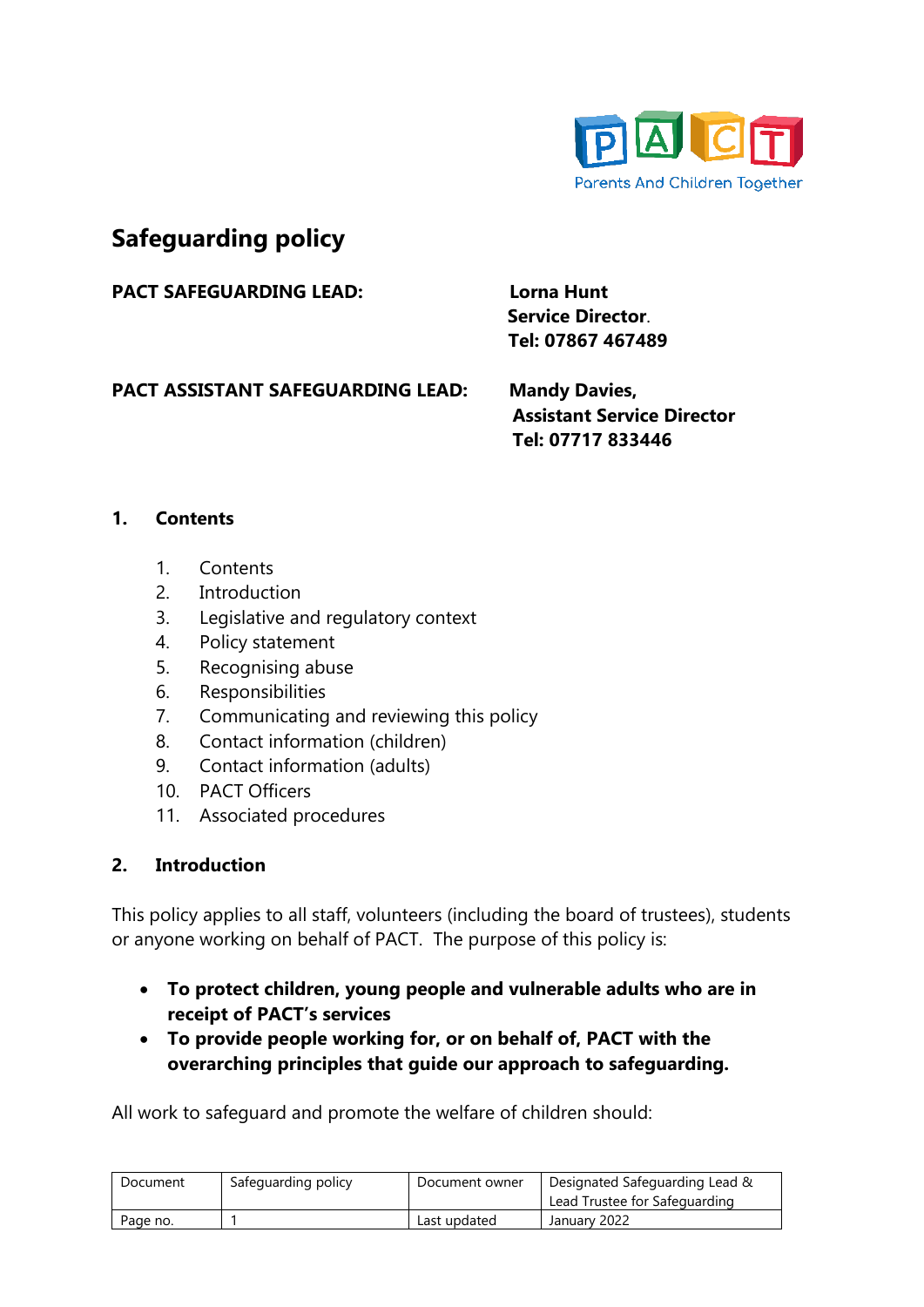- Be child centred and consider the voice of the child
- Be rooted in child development
- Be focussed on outcomes for children
- Be holistic in approach
- Ensure equality of opportunity
- Involve children and families
- Build on strengths as well as identifying differences
- Be integrated in approach
- Be a continuing process, not an event
- Be reviewed regularly
- Be informed by evidence

### **3. Legislative and regulatory context**

This policy and associated procedures are informed by and adhere to the following legislation and guidance:

- Working Together to Safeguard Children, HM Government, 2018, updated 2020
- Children and Social Work Act 2017
- The National Minimum Standards for Adoption 2014
- The Adoption Agencies (Miscellaneous Amendments) Regulations 2013
- The Adoption Agencies Regulations 2011
- The Equality Act 2010
- The Children Act 2004
- Local Authority Social Services Act 1970
- Safeguarding Children and young People from Sexual Exploitation 2009
- Data Protection Act 2018
- The Children Act 1989
- United Nations Convention on the Rights of the Child (UNCRC)
- Domestic Abuse Act 2021

### **4. Policy statement**

PACT believes that all children, young people and adults have a right to protection from mistreatment, neglect, physical, emotional and sexual abuse and that people accessing our services should feel safe and able to trust the services PACT provides.

PACT workers and those who work with them in any capacity have a responsibility to protect the PACT service by safeguarding clients and the wider community.

This policy and associated procedures therefore aims to ensure that safeguarding is at the forefront of everything PACT does.

| Document | Safeguarding policy | Document owner | Designated Safeguarding Lead &<br>Lead Trustee for Safeguarding |
|----------|---------------------|----------------|-----------------------------------------------------------------|
| Page no. |                     | Last updated   | January 2022                                                    |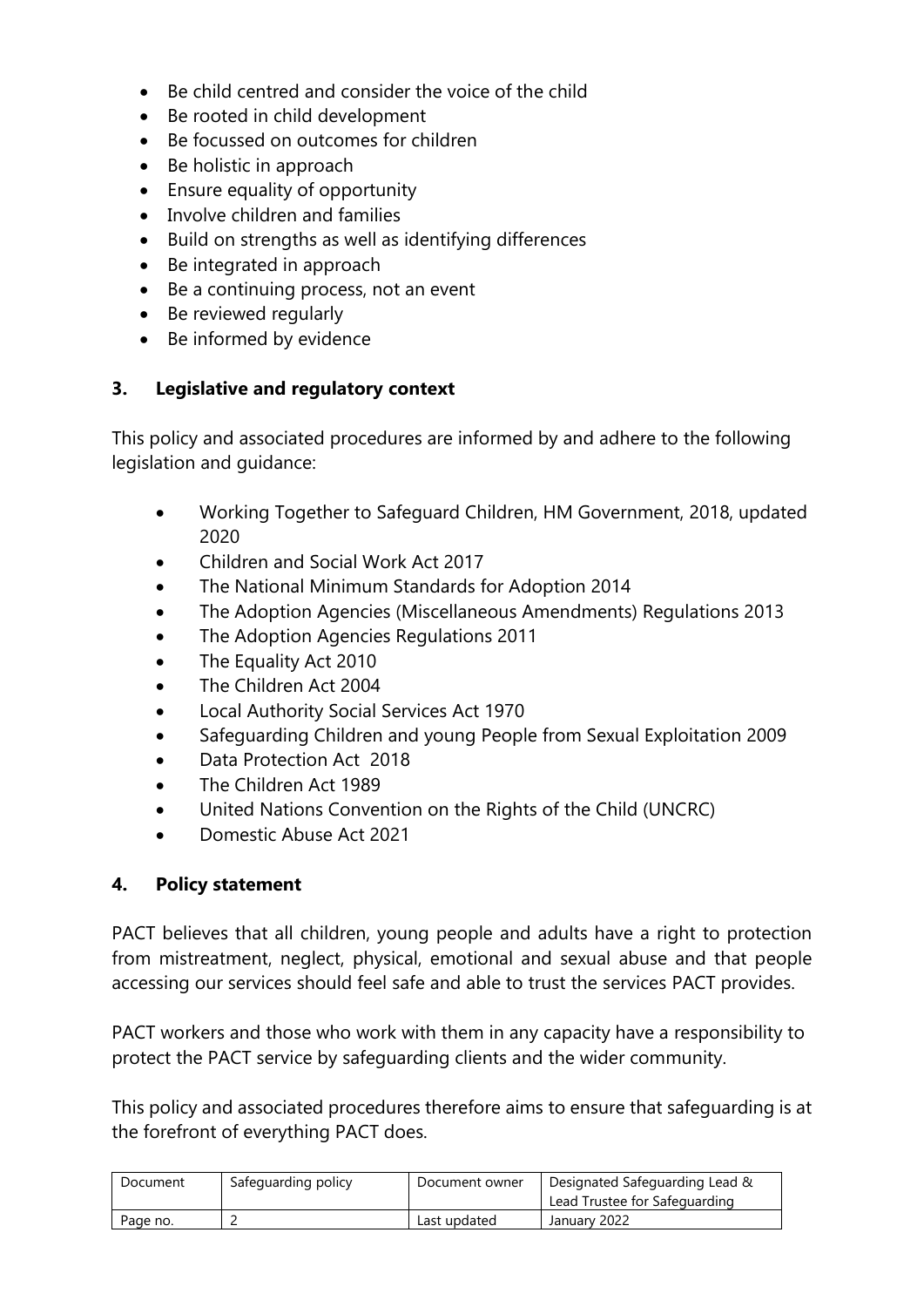All staff, both voluntary and paid, will adhere to the policy, procedures and guidelines. Failure to do so could have implications both for the safety of a vulnerable individual and/or the reputation of PACT as a provider of services.

All PACT's policies and procedures are made available to the workforce through induction, the corporate intranet, training and one-to-one consultation / supervision. It is the responsibility of the Line Manager to ensure that the workforce is aware of procedures and where to access them.

We are diligent, adhering to the law, our policies and procedures. We know that from time-to-time things may not go as well as expected. During these times we support each other and learn from what's gone wrong, taking steps to prevent reoccurrence. We are committed to our continued professional development and ensure that we are resourced and supported to operate safely.

Should any of PACT's procedures not be followed, investigations will take place and workers may be suspended whilst these are carried out. This decision lies with the Chief Executive Officer. It is recognised that workers may need support until investigations are completed. It will be the investigating officer's responsibility to identify who will provide support and to clarify their role with them.

### **5. Recognising abuse**

### **Child abuse**

Child abuse is any action by another person – adult or child – that causes significant harm to a child. It can be physical, sexual or emotional, but can just as often be about a lack of love, care and attention. We know that neglect, whatever form it takes, can be just as damaging to a child as physical abuse. Some children are more vulnerable to abuse, often having additional needs or disabilities.

An abused child will often experience more than one type of abuse, as well as other difficulties in their lives. It often happens over a period, rather than being a one-off event; it can increasingly happen online.

Children may be vulnerable to neglect and abuse or exploitation from within their family and from individuals they come across in their day-to-day lives. They may be abused by an adult or adults, or another child or children. Child abuse can have major long-term effects on all aspects of a child's health, development and wellbeing. Four main forms of maltreatment have been recognised in legislation and guidance over many years as follows:

| Document | Safeguarding policy | Document owner | Designated Safeguarding Lead &<br>Lead Trustee for Safeguarding |
|----------|---------------------|----------------|-----------------------------------------------------------------|
| Page no. |                     | Last updated   | January 2022                                                    |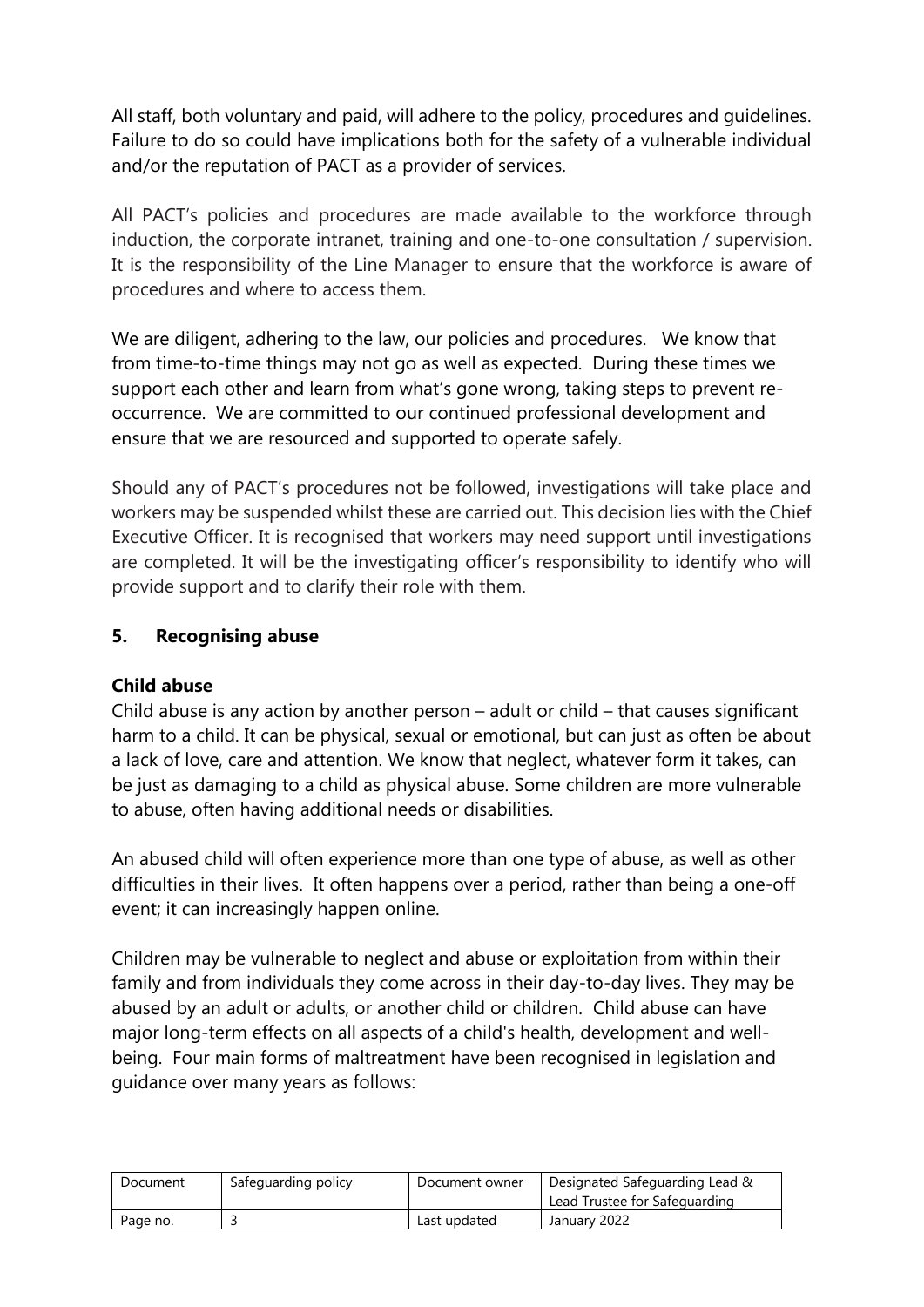### **Physical Abuse**

Physical abuse is deliberately causing physical harm to a child. This might involve punching, kicking, biting, burning, scalding, shaking, throwing or beating with objects such as belts, whips, or sticks. It also includes poisoning, giving a child alcohol or illegal drugs, drowning or suffocation. Physical harm may also be caused when a parent or carer fabricates the symptoms of illness in a child.

### **Emotional Abuse**

Emotional abuse is where repeated verbal threats, criticism, ridicule, shouting, lack of love and affection causes a severe adverse effect on a child's emotional development. It includes conveying to children that they are worthless, unloved, and inadequate or valued only insofar as they meet the needs of another person. Emotional abuse may include not giving a child opportunities to express their views, deliberately silencing them or 'making fun' of what they say or how they communicate. It may feature inappropriate expectations being imposed on a child, over protection and limitation of exploration and learning, or preventing the child from taking part in normal social interaction. It may involve serious bullying (including cyberbullying), causing children frequently to feel frightened or in danger, or the exploitation or corruption of children.

### **Sexual Abuse**

Sexual abuse involves forcing or enticing a child or young person to take part in sexual activities, whether or not the child is aware of what is happening. This may involve physical contact including penetrative sex, oral sex, masturbation, kissing, rubbing, or touching outside of clothing, or it may involve non-contact activities such as involving children in watching sexual activities, producing or looking at sexual images, encouraging children to behave in sexually inappropriate ways, or grooming a child in preparation for abuse (including via the internet).

### **Neglect**

Neglect is the persistent failure to meet a child's basic physical and/or psychological needs, likely to result in serious impairment of the child's health or development. Neglect is when a parent or carer fails to provide adequate food, clothing, shelter (including exclusion from home or abandonment), medical care, or protection from physical and emotional harm or danger.

### **Risk outside the home:**

Extra familial threats can take a variety of different forms, including: 'exploitation by criminal gangs and organised crime groups; trafficking; online abuse; sexual exploitation and the influences of extremism leading to radicalisation. Whatever the form of abuse or neglect, practitioners should put the needs of children first when determining what action to take

| Document | Safeguarding policy | Document owner | Designated Safeguarding Lead &<br>Lead Trustee for Safeguarding |
|----------|---------------------|----------------|-----------------------------------------------------------------|
| Page no. |                     | Last updated   | January 2022                                                    |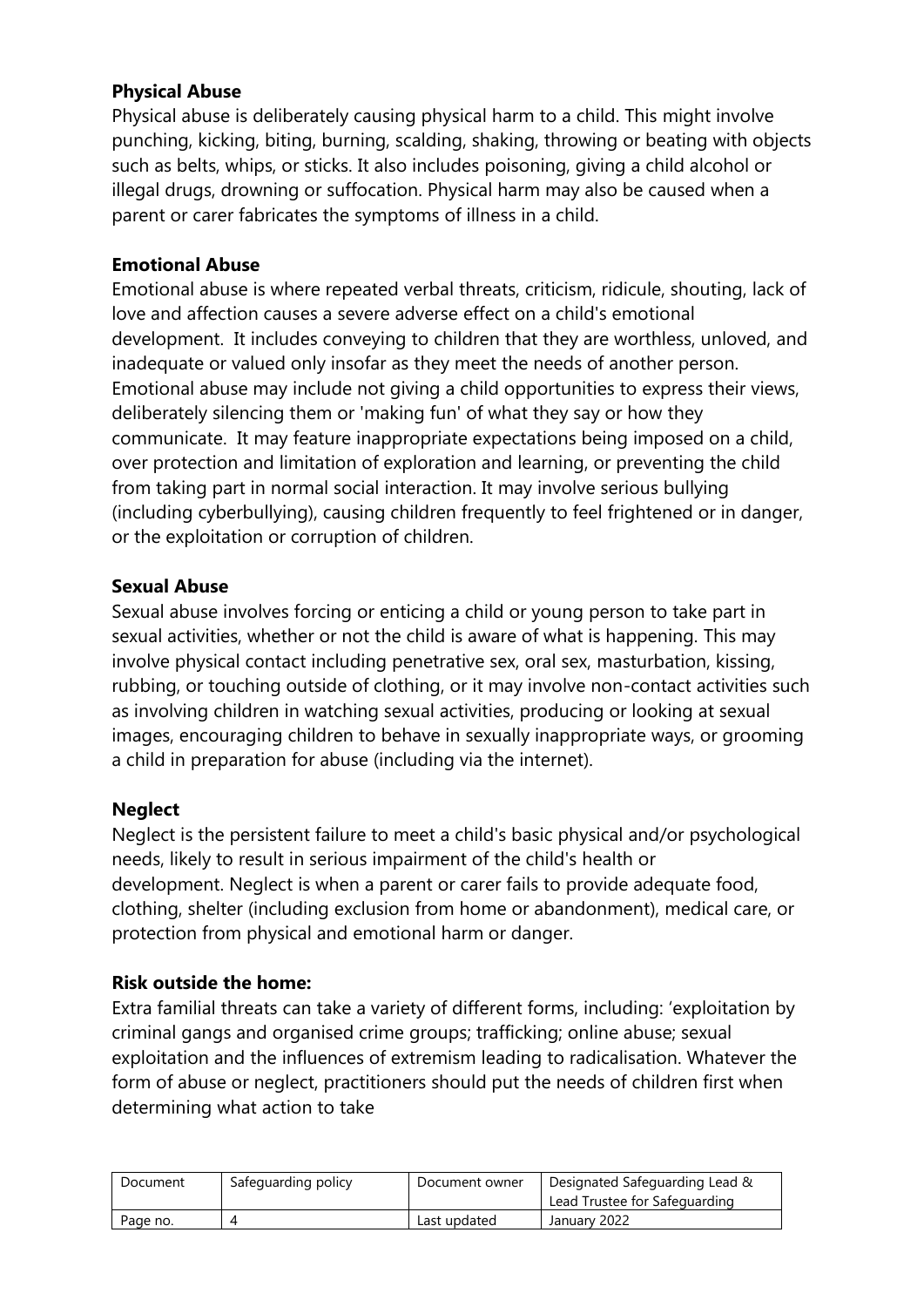A number of additional forms of abuse are outlined below, however there are additional elements to be recognised and considered, often around the organised nature of the abuse.

### **Domestic Abuse**

Domestic abuse is any type of controlling, bullying, threatening or violent behaviour between people in a relationship. It can seriously harm children and young people and witnessing domestic abuse is child abuse. It's important to remember domestic abuse:

- can happen inside and outside the home
- can happen over the phone, on the internet and on social networking sites
- can happen in any relationship and can continue even after the relationship has ended
- both men and women can be abused or abusers.

# **Child sexual exploitation**

Child sexual exploitation is a form of child sexual abuse. It occurs where an individual or group takes advantage of an imbalance of power to coerce, manipulate or deceive a child or young person under the age of 18 into sexual activity (a) in exchange for something the victim needs or wants, and/or (b) for the financial advantage or increased status of the perpetrator or facilitator. The victim may have been sexually exploited even if the sexual activity appears consensual. Child sexual exploitation does not always involve physical contact, it can also occur through the use of technology.

### **Child criminal exploitation: county lines**

Criminal exploitation of children is a geographically widespread form of harm that is a typical feature of county lines criminal activity, drug networks or gangs to groom and exploit children and young people to carry drugs and money from urban areas to suburban and rural areas, market and seaside towns. Like other forms of abuse and exploitation, county lines exploitation is typified by some form of power imbalance in favour of those perpetrating the exploitation. Whilst age may be the most obvious, this power imbalance can also be due to a range of other factors including gender, cognitive ability, physical strength, status, and access to economic or other resources.

### **Online abuse**

Online abuse is any type of abuse that happens on the internet. It can happen across any device that's connected to the web, like computers, tablets and mobile phones. And it can happen anywhere online, including social media, text messages/apps, emails online chats, online gaming, live streaming sites. Children can be at risk of online abuse from people they know or from strangers. It might be part of other

| Document | Safeguarding policy | Document owner | Designated Safeguarding Lead &<br>Lead Trustee for Safeguarding |
|----------|---------------------|----------------|-----------------------------------------------------------------|
| Page no. |                     | Last updated   | January 2022                                                    |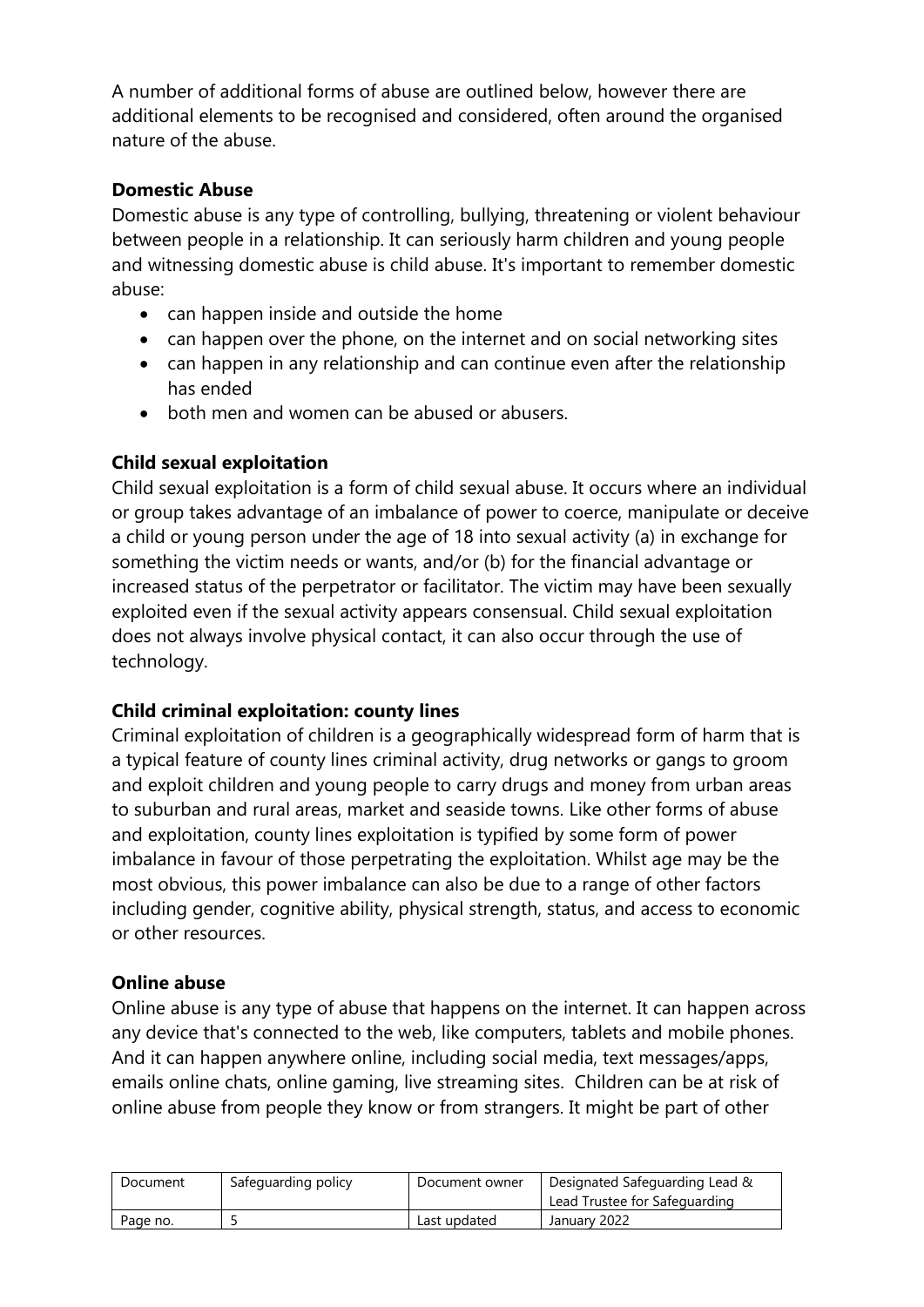abuse which is taking place offline, like bullying or grooming. Or the abuse might only happen online.

### **Peer on peer abuse**

Children can abuse other children (often referred to as peer-on-peer abuse). This is most likely to include, but may not be limited to: bullying, physical abuse, sexual violence and harassment, upskirting (see below), sexting, initiation rituals.

### **Sexual violence and sexual harassment between children**

Sexual violence and sexual harassment can occur between two children of any age and sex. It can also occur through a group of children sexually assaulting or sexually harassing a single child or group of children. Sexual violence and sexual harassment exist on a continuum and may overlap; they can occur online and offline (both physically and verbally) and are never acceptable.

### **Upskirting**

'Upskirting' typically involves taking a picture under a person's clothing without them knowing, with the intention of viewing their genitals or buttocks to obtain sexual gratification, or cause the victim humiliation, distress or alarm. It is now a criminal offence.

### **Female Genital Mutilation**

FGM comprises all procedures involving partial or total removal of the external female genitalia or other injury to the female genital organs. It is illegal in the UK and is a form of child abuse with long-lasting harmful consequences.

# **So-called 'honour-based' violence (including Female Genital Mutilation and Forced Marriage)**

So-called 'honour-based' violence (HBV) encompasses incidents or crimes which have been committed to protect or defend the honour of the family and/or the community, including female genital mutilation (FGM), forced marriage, and practices such as breast ironing. Abuse committed in the context of preserving "honour" often involves a wider network of family or community pressure and can include multiple perpetrators.

### **Radicalisation and Extremism**

Radicalisation is a process by which an individual or group comes to adopt increasingly extreme political, social, or religious ideals and aspirations that reject or undermine the status quo or reject and/or undermine contemporary ideas and expressions of freedom of choice.

| Document | Safeguarding policy | Document owner | Designated Safeguarding Lead &<br>Lead Trustee for Safeguarding |
|----------|---------------------|----------------|-----------------------------------------------------------------|
| Page no. |                     | Last updated   | January 2022                                                    |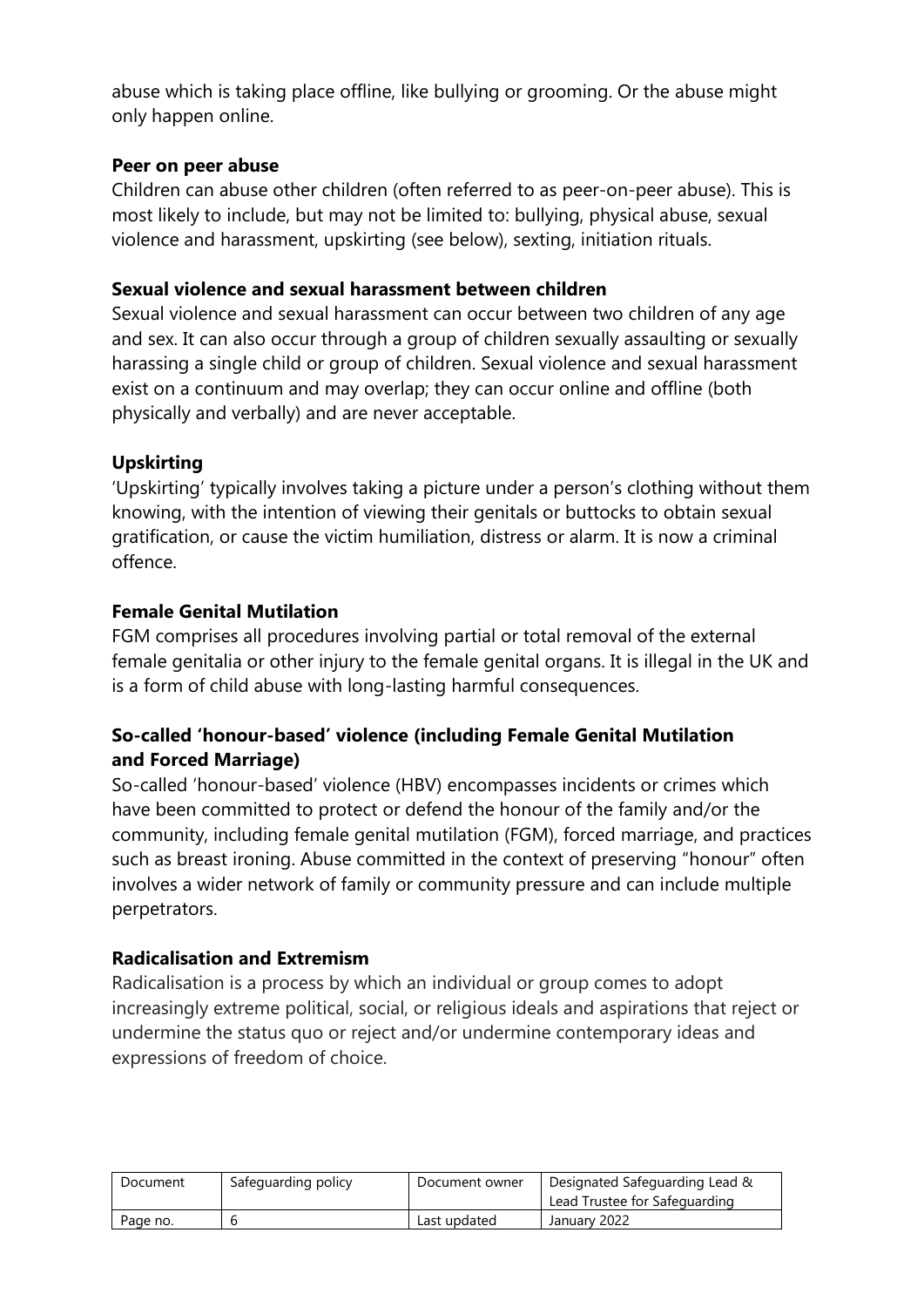**The signs of child abuse** aren't always obvious, and a child might not tell anyone what's happening to them. Children might be scared that the abuser will find out, and worried that the abuse will get worse. Or they might think that there's no-one they can tell or that they won't be believed. Sometimes, children don't even realise that what's happening is abuse. The effects of abuse may be short term or may last a long time - sometimes into adulthood. Adults who were abused as children may need advice and support.

PACT's adoption service will ensure that the preparation and assessment for adoption includes information about safeguarding children and that prospective adoptive parents are helped to develop parenting skills and strategies which enable them to create safe families for children and develop each child's sense of worth and self-esteem. PACT recognises that children and young adults may be particularly susceptible to the more recently recognised forms of abuse as they are growing up, and it is therefore important to prepare adoptive parents for these as far as is reasonably possible. PACT further recognises that in some circumstances adopters do deliberately harm their children and therefore our child centred approach is to focus on the needs of the child at all times, and when required, necessary action will be taken.

PACT also recognises that many families may end up in a safeguarding situation due to the pressures and difficulties experienced by parenting children who have been highly traumatised in their early life and are finding life difficult to cope with. Parents managing complex behaviour over time can become exhausted, entrenched and unable to think clearly and may resort to behaviour management strategies that are unacceptable. We aim to provide ongoing support to families as a means of safeguarding children who may currently be difficult to parent.

### **Young Children and Children with disabilities**

PACT recognises that young, pre-verbal children and those with disabilities have an increased risk of suffering abuse, due to their additional needs and that they may not be able to inform others of the abuse they are experiencing. PACT will ensure that staff and prospective adopters will be made aware of the need to be particularly vigilant when working or caring for such children.

**Adult abuse** People with care and support needs, such as older people or people with disabilities, are more likely to be abused or neglected. They may be seen as an easy target and may be less likely to identify abuse themselves or to report it. People with communication difficulties can be particularly at risk because they may not be able to alert others. Sometimes people may not even be aware that they are being abused, and this is especially likely if they have a cognitive impairment. The main types of abuse are:

• Physical abuse

| Document | Safeguarding policy | Document owner | Designated Safeguarding Lead &<br>Lead Trustee for Safeguarding |
|----------|---------------------|----------------|-----------------------------------------------------------------|
| Page no. |                     | Last updated   | January 2022                                                    |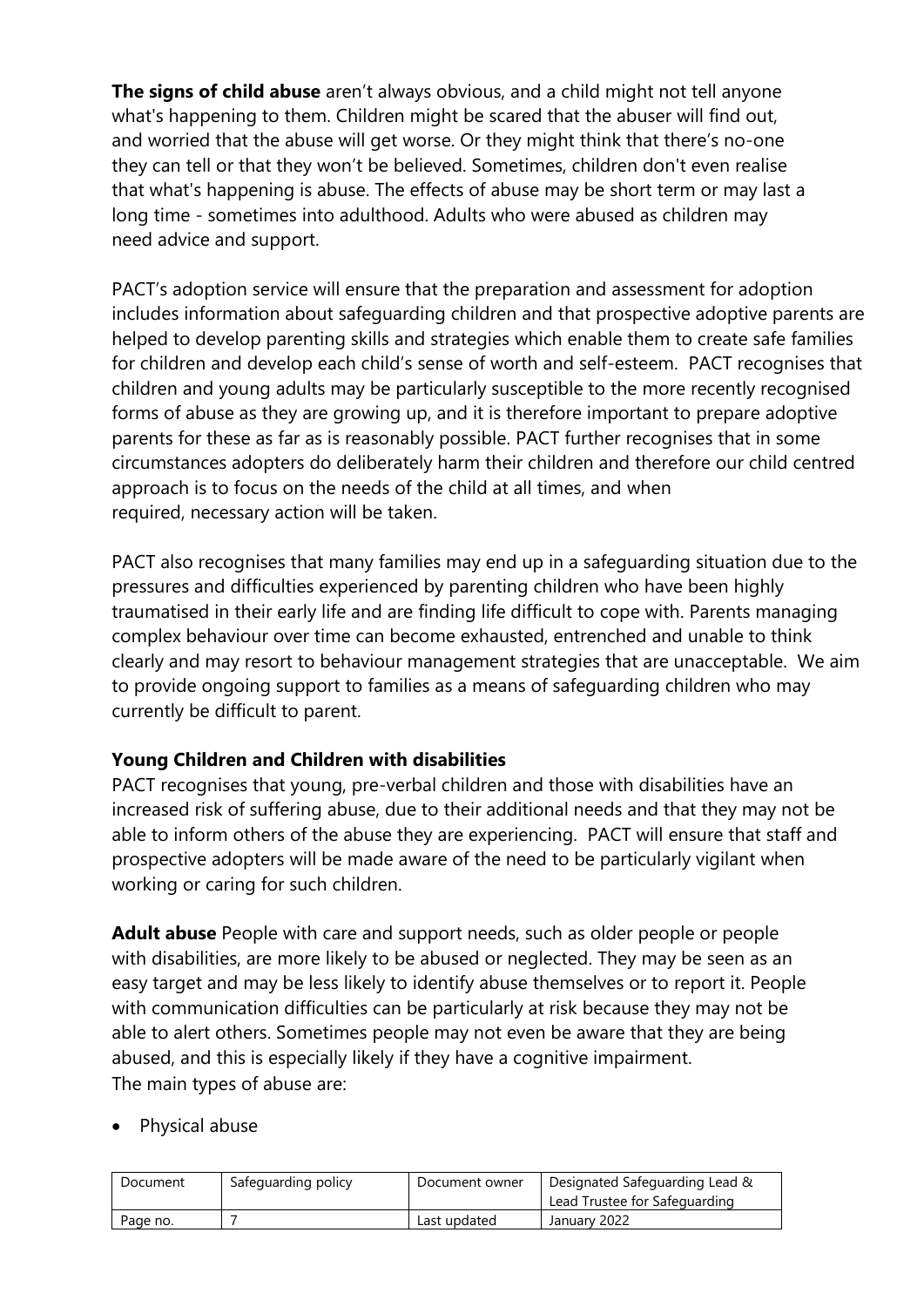- Domestic violence or abuse
- Sexual abuse
- Psychological or emotional abuse
- Financial or material abuse
- Modern slavery
- Discriminatory abuse
- Organisational or institutional abuse
- Neglect or acts of omission
- Self-neglect

Signs of abuse can often be difficult to detect. The above list is not exhaustive and people may be subject to a number of abuse types at the same time. Many types of abuse are also criminal offences and should be treated as such.

### **6. Responsibilities**

This document, as with all policies and procedures, is reviewed regularly, approved by the Senior Leadership Team (SLT) and endorsed by the Board of Trustees.

Everyone who works for PACT, or on its behalf, has a responsibility to safeguard clients and the wider community and is expected to adhere to the safeguarding policy, procedures and guidance. All concerns and allegations of abuse will be taken seriously and responded to appropriately. This may require a referral to the safeguarding adult's team or children's social care services, the independent Local Authority Designated Office (LADO), the regulatory body (Ofsted) or in emergencies, the police.

### **Additional specific responsibilities**

- Trustees have responsibility to ensure there is an appropriate safeguarding policy and associated procedures in place.
- The senior leadership team has responsibility for ensuring this policy and associated procedures are accessible and that there is effective communication of safeguarding procedures and issues across the teams.
- The Designated Safeguarding Officer (DSO) and Assistant Designated Safeguarding Officer (ADSO) will promote the welfare of children and vulnerable adults within the organisation with the support of the senior management team. The DSO or ADSO will receive, review and advise on safeguarding concerns across the organisation.

| Document | Safeguarding policy | Document owner | Designated Safeguarding Lead &<br>Lead Trustee for Safeguarding |
|----------|---------------------|----------------|-----------------------------------------------------------------|
| Page no. |                     | Last updated   | January 2022                                                    |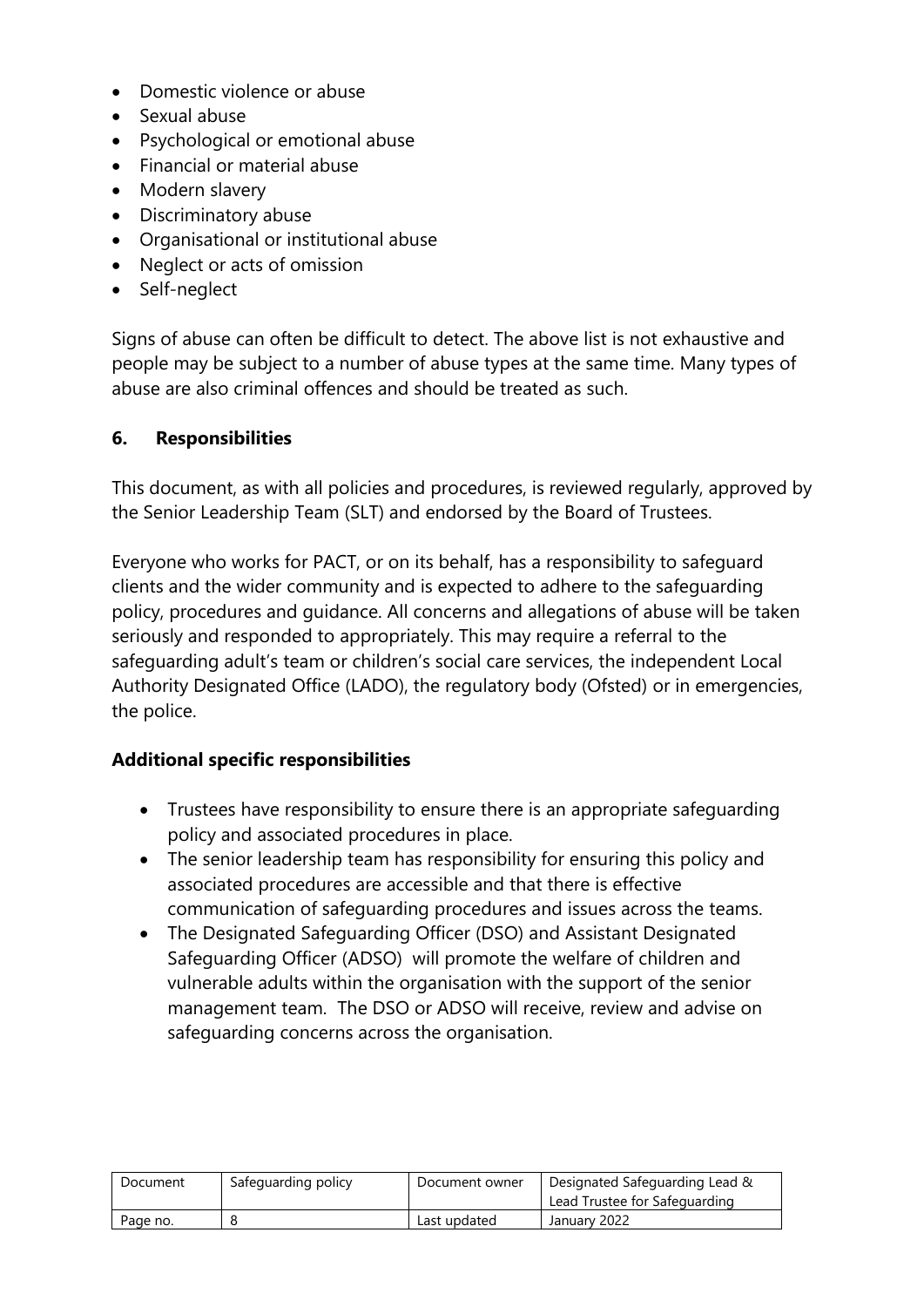# **Safeguarding Lead responsibilities**

The Service Director is the Designated Safeguarding Officer with overall responsibility for safeguarding issues within PACT; she refers directly to the CEO. The Assistant Service Director is the Assistant Designated Safeguarding Officer. The Designated Safeguarding Lead (DS0) and the Head of HR will ensure that everyone who works directly with families is recruited using the principles of safer recruitment. S/he will support managers to take responsibility for ensuring that people are well trained and supported, and that they understand their safeguarding responsibilities.

The DSO and ADSO will keep up to date with safeguarding issues and communicate this as necessary; safeguarding will be a regular agenda item during supervisions and team meetings. A central log will be kept of all safeguarding incidences across the organisation; the DSO and ADSO will review this quarterly and report on this to the Board.

The DSO/ will keep up to date with local arrangements for safeguarding, liaising with relevant agencies (such as the Safeguarding Partners) as necessary.

# **7. Communicating and reviewing this policy**

PACT will make clients aware of the safeguarding policy by providing a link to this policy on the website. Contact details for the Local Safeguarding Children's Board and local authority children's services as well as flow charts illustrating the actions to be taken in the event of a safeguarding issue are displayed in PACT's offices and noticeboards.

There is a short leaflet explaining the key actions to take in the event of safeguarding concerns that is readily accessible on our website as well as in our offices.

The Compliments, Concerns and Complaints leaflet is also available in our offices and on PACT's website, so that clients are aware of how they can make a complaint about the service.

This policy and associated procedures will be reviewed annually and/or when there are changes in legislation.

This document is approved by the Board of Trustees, amendments to which are recommended by the Senior Leadership Team following any routine review and identification of new best practice.

# **8. Contact information – Children**

| Document | Safeguarding policy | Document owner | Designated Safeguarding Lead & |
|----------|---------------------|----------------|--------------------------------|
|          |                     |                | Lead Trustee for Safeguarding  |
| Page no. |                     | Last updated   | January 2022                   |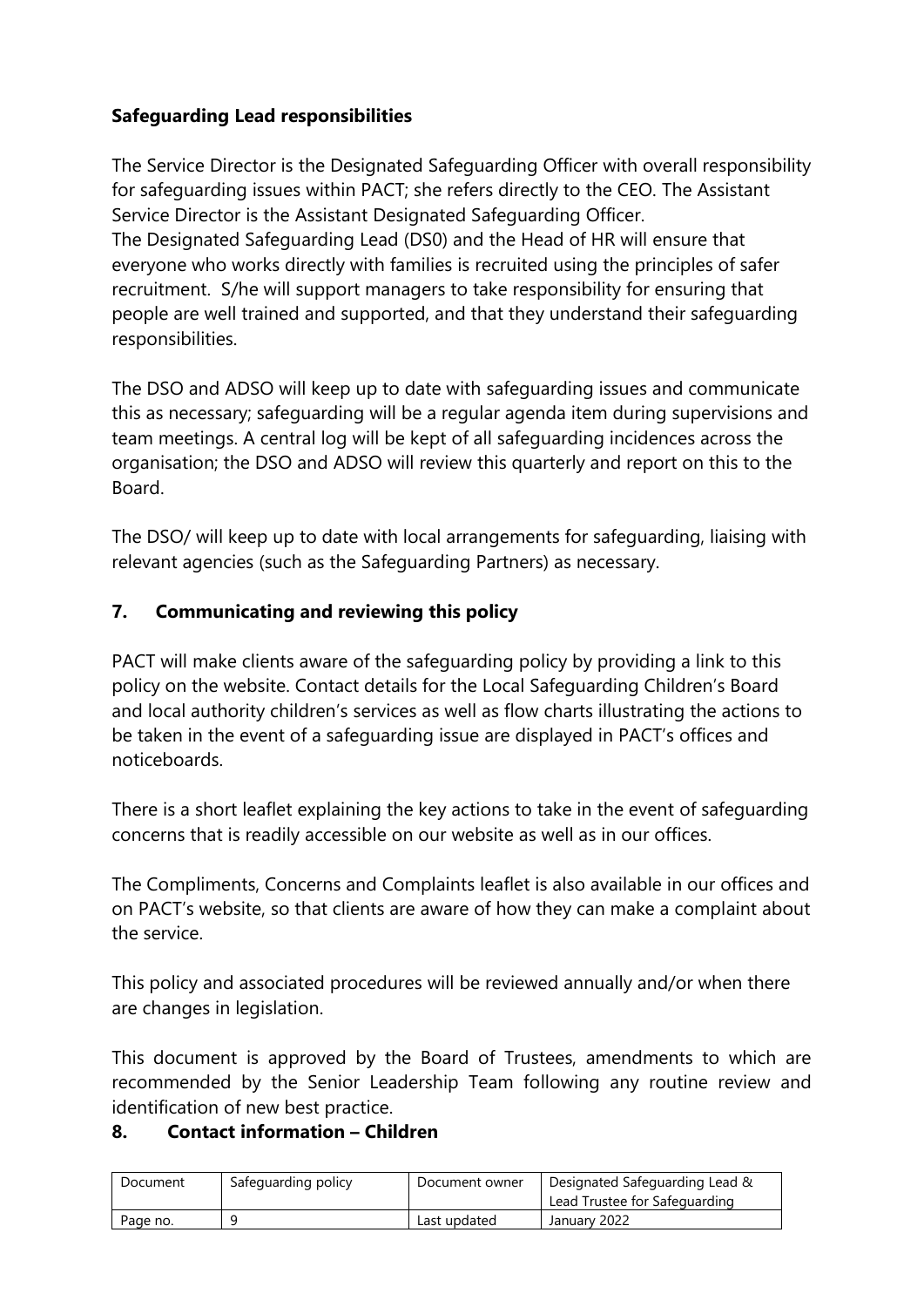#### **READING OFFICE**

**www.berkshirewestsafeguardingchildrenpartnerhsip.org.uk**

#### **Child protection:**

Berkshire West Safeguarding Children Partnership (BWSCP). **Tel: 0118 937 3641** See Reading's website for the **MASH referral form**: https://brighterfuturesforchildren.org

### **LONDON OFFICE**

Safeguarding Partners The Pimlico area is covered by the Safeguarding Partner for Hammersmith & Fulham, Kensington and Chelsea and Westminster: https://www.rbkc.gov.uk/

### **Child protection:** To make a referral **Tel: 020 7641 4000 or email:**  [accesstochildrensservices@westminster.gov.uk](mailto:accesstochildrensservices@westminster.gov.uk)

### **BRIGHTON OFFICE**

### **Brighton and Hove Safeguarding Children's Partnership: https://www.bhscp.org.uk/**

### **Child Protection.**

To make a referral contact the Multi-Agency Safeguarding Hub, **Tel: 01273 290400**  See Brighton & Hove's website for the **MASH referral form** or email: [MASH@brighton-hove.gcsx.gov.uk](mailto:MASH@brighton-hove.gcsx.gov.uk)

### **9. Contact information – Adults**

### **READING OFFICE**

**Local safeguarding Adults Board (West of Berkshire):** http://www.sabberkshirewest.co.uk/

### **West Berkshire Safeguarding Adults Team.**

Email: [safeguardingadults@westberks.gov.uk](mailto:safeguardingadults@westberks.gov.uk) or **Tel: 01635 519056**

| Document | Safeguarding policy | Document owner | Designated Safeguarding Lead &<br>Lead Trustee for Safeguarding |
|----------|---------------------|----------------|-----------------------------------------------------------------|
| Page no. | 10                  | Last updated   | January 2022                                                    |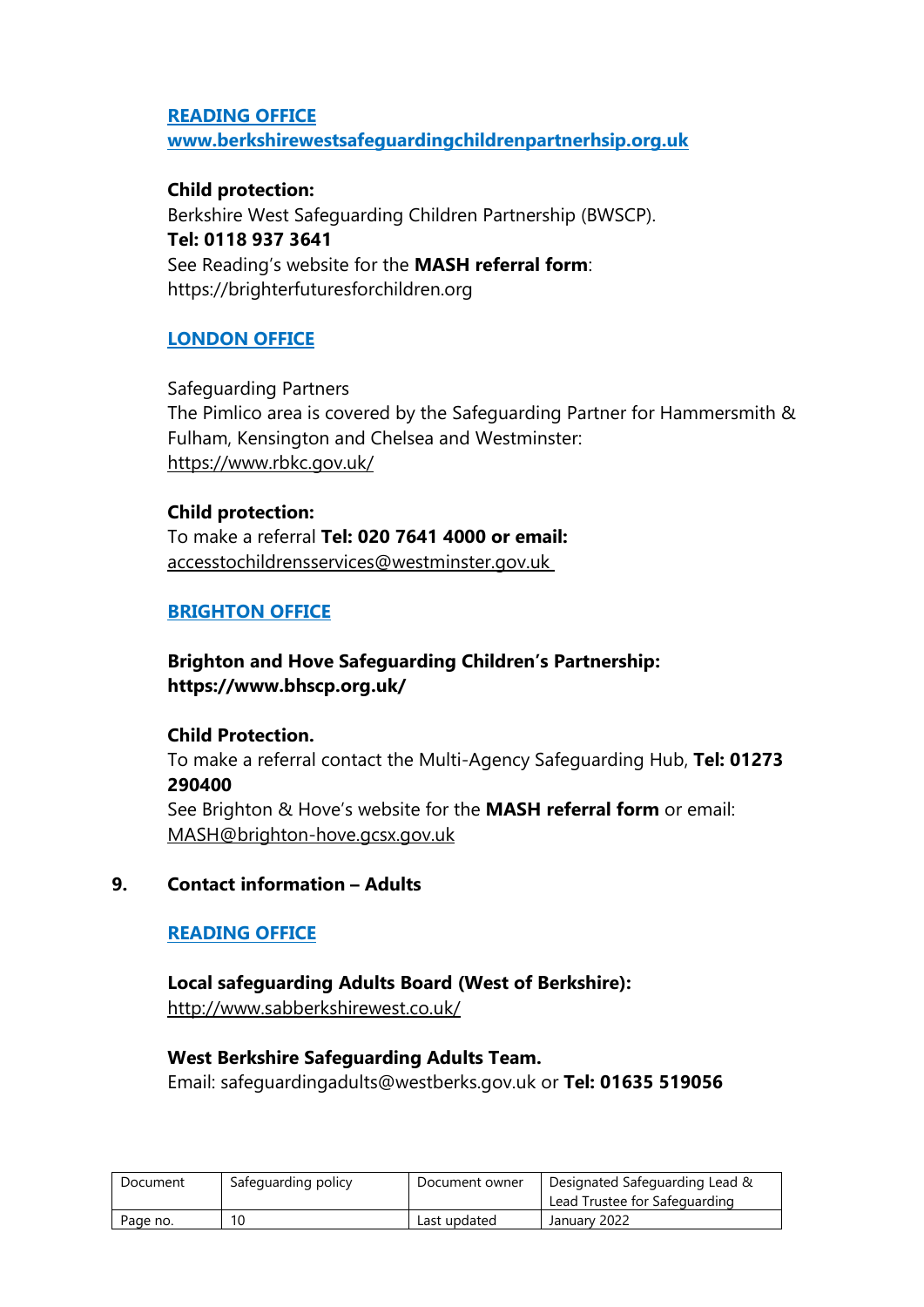### **10. PACT officers**

Designated Safeguarding Officer:

 Lorna Hunt Service Director PACT 7 Southern Court Reading RG1 4QS

Email: [Lorna.hunt@pactcharity.org](mailto:Lorna.hunt@pactcharity.org) Tel: 07867 467489

Assistant Designated Safeguarding Officer:

 Amanda Davies Assistant Service Director PACT 7 Southern Court Reading RG1 4QS

Email: [Amanda.davies@pactcharity.org](mailto:Amanda.davies@pactcharity.org) Tel: 07717 833446

Chief Executive Officer: Natausha van Vliet

PACT 7 Southern Court Reading RG1 4QS

Email: [Natausha.vanvliet@pactcharity.org](mailto:Natausha.vanvliet@pactcharity.org) Tel: 07729 932949

### **PACT Head Office contact details:**

Main switchboard: [0300 456 4800](tel:0300%20456%204800)

General email: [info@pactcharity.org](mailto:info@pactcharity.org)

#### **11. Associated procedures**

Safeguarding and Protecting Children

| Document | Safeguarding policy | Document owner | Designated Safeguarding Lead &<br>Lead Trustee for Safeguarding |
|----------|---------------------|----------------|-----------------------------------------------------------------|
| Page no. |                     | Last updated   | January 2022                                                    |